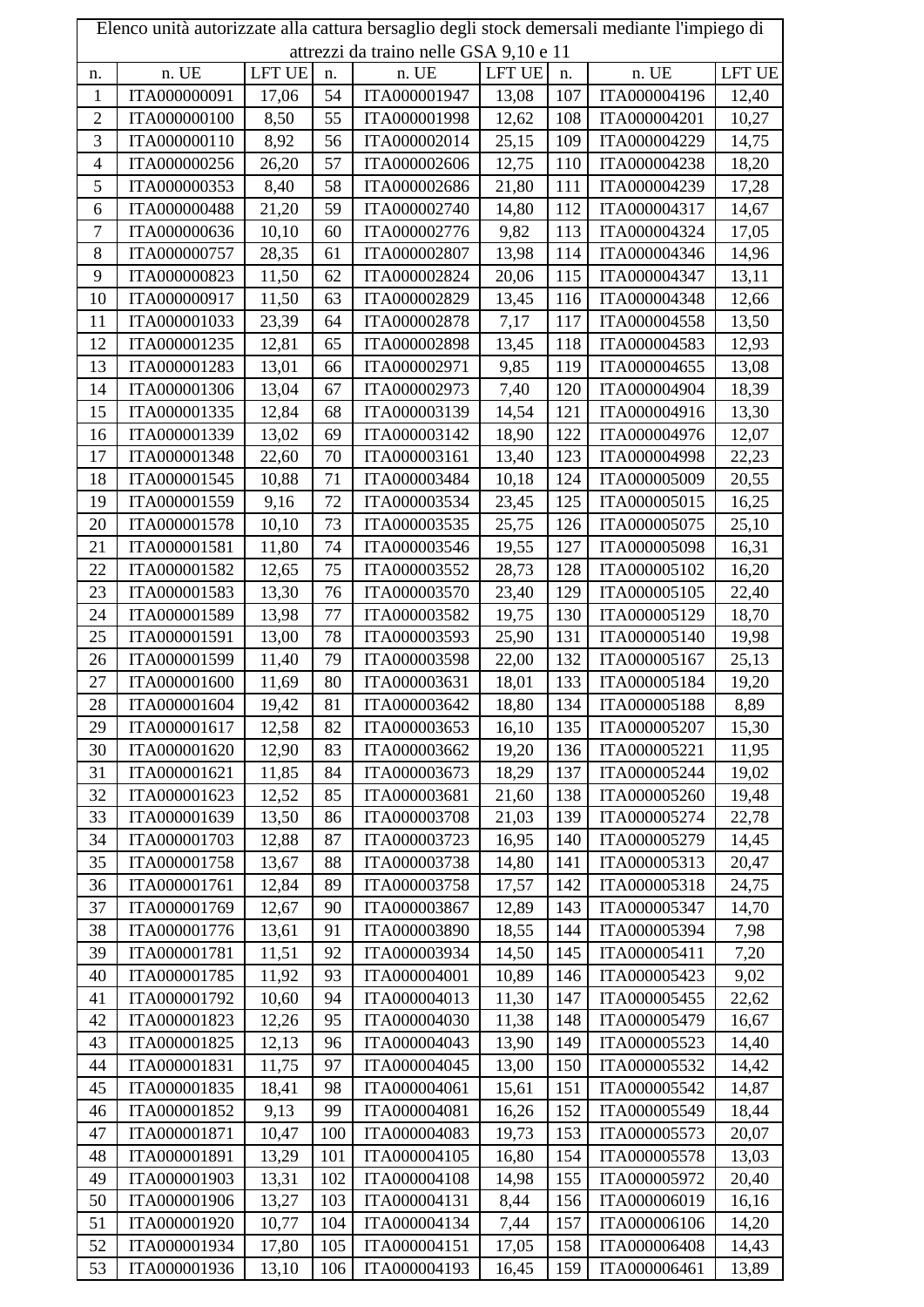| n.  | n. UE        | LFT UE | n.  | n. UE        | <b>LFT UE</b> | n.  | n. UE        | <b>LFT UE</b> |
|-----|--------------|--------|-----|--------------|---------------|-----|--------------|---------------|
| 160 | ITA000006511 | 13,63  | 214 | ITA000008709 | 12,60         | 268 | ITA000010204 | 15,32         |
| 161 | ITA000006525 | 12,78  | 215 | ITA000008710 | 14,00         | 269 | ITA000010320 | 13,42         |
| 162 | ITA000006561 | 12,66  | 216 | ITA000008746 | 12,00         | 270 | ITA000010321 | 13,77         |
| 163 | ITA000006570 | 12,39  | 217 | ITA000008747 | 14,83         | 271 | ITA000010551 | 19,65         |
| 164 | ITA000006573 | 12,65  | 218 | ITA000008775 | 16,23         | 272 | ITA000010561 | 17,35         |
| 165 | ITA000006583 | 9,87   | 219 | ITA000008786 | 13,21         | 273 | ITA000010585 | 21,77         |
| 166 | ITA000006584 | 21,48  | 220 | ITA000008879 | 21,70         | 274 | ITA000010595 | 11,85         |
| 167 | ITA000006596 | 22,40  | 221 | ITA000008932 | 12,73         | 275 | ITA000010613 | 26,15         |
| 168 | ITA000006619 | 14,90  | 222 | ITA000008983 | 21,70         | 276 | ITA000010626 | 21,97         |
| 169 | ITA000006630 | 12,96  | 223 | ITA000008989 | 19,30         | 277 | ITA000010648 | 12,02         |
| 170 | ITA000006652 | 23,04  | 224 | ITA000008992 | 23,25         | 278 | ITA000010649 | 12,78         |
| 171 | ITA000006661 | 14,71  | 225 | ITA000009062 | 14,55         | 279 | ITA000010687 | 20,11         |
| 172 | ITA000006673 | 14,00  | 226 | ITA000009094 | 14,06         | 280 | ITA000010701 | 12,60         |
| 173 | ITA000006744 | 9,96   | 227 | ITA000009095 | 11,75         | 281 | ITA000010722 | 12,90         |
| 174 | ITA000006834 | 12,66  | 228 | ITA000009411 | 13,03         | 282 | ITA000010731 | 18,90         |
| 175 | ITA000006847 | 16,15  | 229 | ITA000009449 | 13,35         | 283 | ITA000010743 | 15,00         |
| 176 | ITA000006854 | 12,40  | 230 | ITA000009482 | 17,22         | 284 | ITA000010751 | 11,50         |
| 177 | ITA000006965 | 13,80  | 231 | ITA000009489 | 13,26         | 285 | ITA000010757 | 18,98         |
| 178 | ITA000007035 | 21,75  | 232 | ITA000009499 | 13,40         | 286 | ITA000010762 | 18,70         |
| 179 | ITA000007067 | 17,56  | 233 | ITA000009500 | 14,03         | 287 | ITA000010773 | 15,84         |
| 180 | ITA000007091 | 19,78  | 234 | ITA000009508 | 21,33         | 288 | ITA000010807 | 19,10         |
| 181 | ITA000007114 | 26,83  | 235 | ITA000009514 | 13,15         | 289 | ITA000010840 | 24,90         |
| 182 | ITA000007131 | 13,36  | 236 | ITA000009515 | 18,19         | 290 | ITA000010843 | 16,65         |
| 183 | ITA000007134 | 25,16  | 237 | ITA000009520 | 13,40         | 291 | ITA000010909 | 21,93         |
| 184 | ITA000007135 | 21,90  | 238 | ITA000009528 | 18,02         | 292 | ITA000010943 | 20,38         |
| 185 | ITA000007148 | 17,09  | 239 | ITA000009531 | 14,97         | 293 | ITA000011003 | 18,51         |
| 186 | ITA000007276 | 22,64  | 240 | ITA000009532 | 13,40         | 294 | ITA000011046 | 18,70         |
| 187 | ITA000007360 | 18,20  | 241 | ITA000009533 | 15,61         | 295 | ITA000011071 | 12,53         |
| 188 | ITA000007380 | 17,08  | 242 | ITA000009535 | 13,73         | 296 | ITA000011322 | 18,57         |
| 189 | ITA000007510 | 15,55  | 243 | ITA000009545 | 13,35         | 297 | ITA000011331 | 20,80         |
| 190 | ITA000007546 | 12,75  | 244 | ITA000009546 | 15,89         | 298 | ITA000011446 | 19,38         |
| 191 | ITA000007826 | 33,30  | 245 | ITA000009550 | 18,10         | 299 | ITA000011487 | 17,80         |
| 192 | ITA000007845 | 32,31  | 246 | ITA000009551 | 16,36         | 300 | ITA000011747 | 10,13         |
| 193 | ITA000007862 | 33,14  | 247 | ITA000009553 | 19,65         | 301 | ITA000012126 | 13,30         |
| 194 | ITA000007876 | 33,30  | 248 | ITA000009555 | 14,83         | 302 | ITA000012151 | 23,36         |
| 195 | ITA000007879 | 29,57  | 249 | ITA000009556 | 18,30         | 303 | ITA000012162 | 19,83         |
| 196 | ITA000007881 | 29,57  | 250 | ITA000009560 | 19,93         | 304 | ITA000012240 | 10,56         |
| 197 | ITA000007889 | 34,10  | 251 | ITA000009563 | 16,95         | 305 | ITA000012250 | 11,60         |
| 198 | ITA000007904 | 32,79  | 252 | ITA000009567 | 21,30         | 306 | ITA000012367 | 10,02         |
| 199 | ITA000007909 | 29,50  | 253 | ITA000009569 | 18,80         | 307 | ITA000012378 | 14,09         |
| 200 | ITA000007915 | 27,37  | 254 | ITA000009571 | 18,15         | 308 | ITA000012853 | 20,05         |
| 201 | ITA000007918 | 34,69  | 255 | ITA000009576 | 18,75         | 309 | ITA000013083 | 11,81         |
| 202 | ITA000007941 | 26,13  | 256 | ITA000009635 | 15,33         | 310 | ITA000013091 | 10,60         |
| 203 | ITA000008090 | 26,20  | 257 | ITA000009693 | 19,85         | 311 | ITA000013170 | 22,70         |
| 204 | ITA000008105 | 11,85  | 258 | ITA000009705 | 20,28         | 312 | ITA000013182 | 6,49          |
| 205 | ITA000008123 | 27,43  | 259 | ITA000009725 | 22,66         | 313 | ITA000013270 | 20,43         |
| 206 | ITA000008143 | 29,57  | 260 | ITA000009822 | 16,75         | 314 | ITA000013272 | 18,79         |
| 207 | ITA000008312 | 20,14  | 261 | ITA000009824 | 16,25         | 315 | ITA000013273 | 25,50         |
| 208 | ITA000008472 | 22,50  | 262 | ITA000009844 | 18,48         | 316 | ITA000013309 | 18,89         |
| 209 | ITA000008489 | 19,38  | 263 | ITA000010019 | 22,34         | 317 | ITA000013318 | 21,00         |
| 210 | ITA000008507 | 22,75  | 264 | ITA000010043 | 21,55         | 318 | ITA000013321 | 19,80         |
| 211 | ITA000008599 | 11,62  | 265 | ITA000010077 | 20,76         | 319 | ITA000013332 | 11,95         |
| 212 | ITA000008634 | 14,62  | 266 | ITA000010116 | 14,15         | 320 | ITA000013363 | 21,25         |
| 213 | ITA000008651 | 11,64  | 267 | ITA000010183 | 22,26         | 321 | ITA000013388 | 27,60         |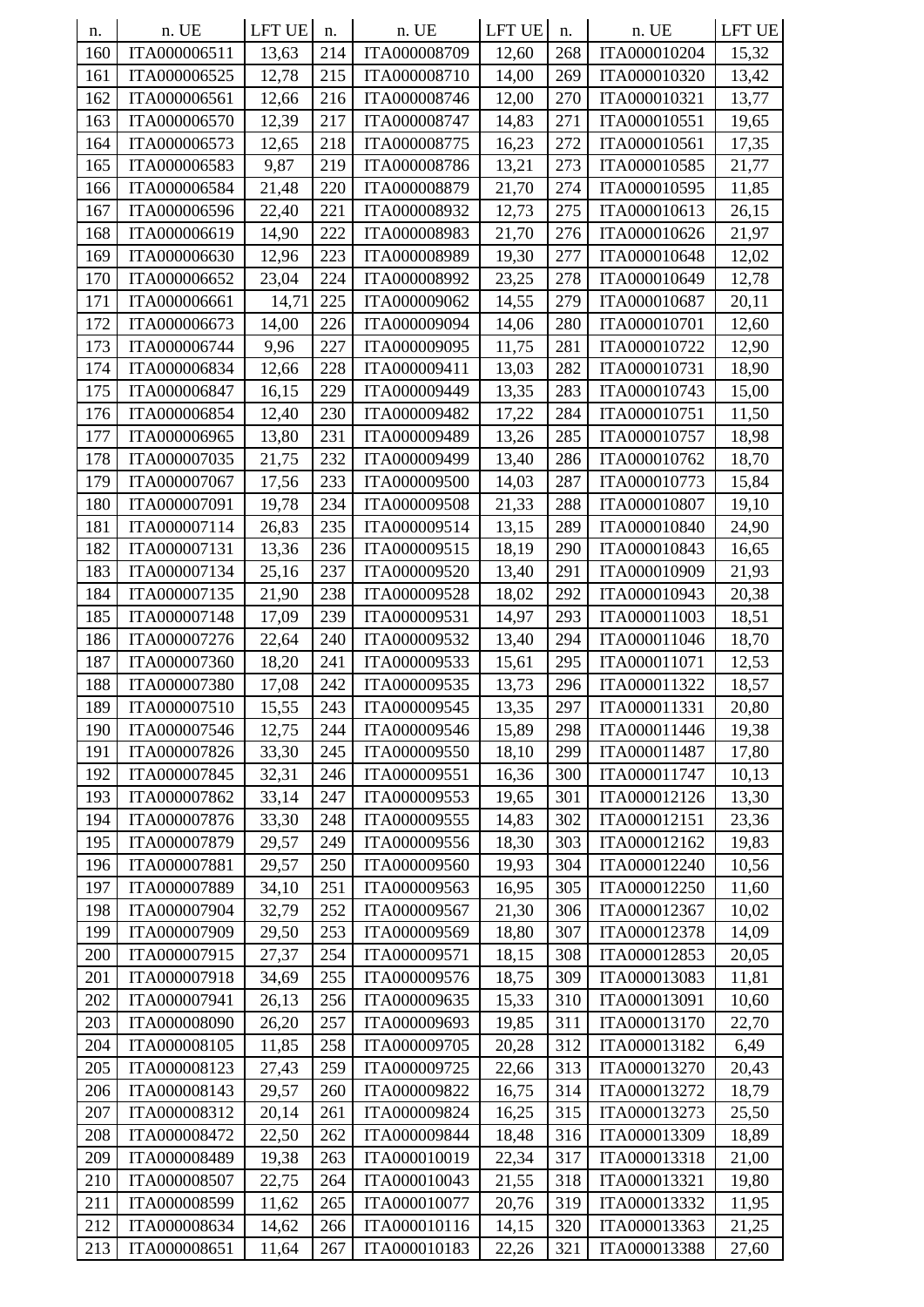| n.  | n. UE                        | <b>LFT UE</b> | n.  | n. UE                        | LFT UE | n.  | n. UE                        | <b>LFT UE</b> |
|-----|------------------------------|---------------|-----|------------------------------|--------|-----|------------------------------|---------------|
| 322 | ITA000013421                 | 18,55         | 377 | ITA000015809                 | 23,14  | 432 | ITA000017193                 | 7,17          |
| 323 | ITA000013423                 | 19,60         | 378 | ITA000015811                 | 22,85  | 433 | ITA000017209                 | 11,95         |
| 324 | ITA000013434                 | 26,31         | 379 | ITA000015814                 | 21,15  | 434 | ITA000017221                 | 13,55         |
| 325 | ITA000013453                 | 17,15         | 380 | ITA000015830                 | 23,10  | 435 | ITA000017224                 | 7,88          |
| 326 | ITA000013487                 | 21,65         | 381 | ITA000015851                 | 22,15  | 436 | ITA000017240                 | 14,55         |
| 327 | ITA000013502                 | 13,80         | 382 | ITA000015864                 | 23,01  | 437 | ITA000017248                 | 28,04         |
| 328 | ITA000013602                 | 13,45         | 383 | ITA000015907                 | 17,74  | 438 | ITA000017259                 | 21,44         |
| 329 | ITA000013610                 | 7,91          | 384 | ITA000015937                 | 18,32  | 439 | ITA000017265                 | 16,75         |
| 330 | ITA000013617                 | 17,01         | 385 | ITA000015941                 | 19,25  | 440 | ITA000017272                 | 19,93         |
| 331 | ITA000013654                 | 9,80          | 386 | ITA000015946                 | 17,73  | 441 | ITA000017276                 | 6,70          |
| 332 | ITA000013666                 | 13,95         | 387 | ITA000015962                 | 13,35  | 442 | ITA000017310                 | 19,80         |
| 333 | ITA000013696                 | 14,85         | 388 | ITA000015964                 | 13,00  | 443 | ITA000017319                 | 16,90         |
| 334 | ITA000013702                 | 13,65         | 389 | ITA000015965                 | 15,43  | 444 | ITA000017338                 | 14,10         |
| 335 | ITA000013821                 | 13,88         | 390 | ITA000015971                 | 21,40  | 445 | ITA000017405                 | 12,75         |
| 336 | ITA000013858                 | 17,23         | 391 | ITA000016009                 | 11,68  | 446 | ITA000017439                 | 12,60         |
| 337 | ITA000013870                 | 14,10         | 392 | ITA000016011                 | 12,61  | 447 | ITA000017445                 | 14,90         |
| 338 | ITA000013937                 | 20,37         | 393 | ITA000016014                 | 13,10  | 448 | ITA000017510                 | 12,88         |
| 339 | ITA000013986                 | 12,66         | 394 | ITA000016030                 | 27,03  | 449 | ITA000017558                 | 12,80         |
| 340 | ITA000013987                 | 18,76         | 395 | ITA000016041                 | 13,00  | 450 | ITA000017602                 | 23,00         |
| 341 | ITA000013996                 | 13,85         | 396 | ITA000016059                 | 13,10  | 451 | ITA000017677                 | 16,38         |
| 342 | ITA000014041                 | 13,80         | 397 | ITA000016062                 | 20,60  | 452 | ITA000017702                 | 13,69         |
| 343 | ITA000014145                 | 19,15         | 398 | ITA000016071                 | 12,51  | 453 | ITA000017828                 | 22,30         |
| 344 | ITA000014146                 | 13,50         | 399 | ITA000016085                 | 19,75  | 454 | ITA000017910                 | 13,22         |
| 345 | ITA000014150                 | 14,24         | 400 | ITA000016103                 | 21,69  | 455 | ITA000017935                 | 11,60         |
| 346 | ITA000014151                 | 15,50         | 401 | ITA000016115                 | 18,65  | 456 | ITA000018013                 | 13,97         |
| 347 | ITA000014200                 | 15,67         | 402 | ITA000016118                 | 22,75  | 457 | ITA000018087                 | 13,98         |
| 348 | ITA000014282                 | 23,73         | 403 | ITA000016125                 | 17,31  | 458 | ITA000018097                 | 12,76         |
| 349 | ITA000014321                 | 26,95         | 404 | ITA000016189                 | 19,16  | 459 | ITA000018105                 | 17,69         |
| 350 | ITA000014351                 | 14,61         | 405 | ITA000016227                 | 11,88  | 460 | ITA000018110                 | 6,50          |
| 351 | ITA000014519                 | 17,35         | 406 | ITA000016360                 | 20,25  | 461 | ITA000018143                 | 21,55         |
| 352 | ITA000014601                 | 9,66          | 407 | ITA000016561                 | 20,82  | 462 | ITA000018160                 | 13,05         |
| 353 | ITA000014654                 | 13,52         | 408 | ITA000016775                 | 12,69  | 463 | ITA000018172                 | 17,70         |
| 354 | ITA000014669                 | 14,07         | 409 | ITA000016960                 | 10,68  | 464 | ITA000018198                 | 21,92         |
| 355 | ITA000014673                 | 8,95          | 410 | ITA000017074                 | 14,62  | 465 | ITA000018204                 | 19,95         |
| 356 | ITA000014674                 | 13,08         | 411 | ITA000017090                 | 18,68  | 466 | ITA000018233                 | 22,74         |
| 357 | ITA000014698                 | 18,90         | 412 | ITA000017092                 | 21,42  | 467 | ITA000018236                 | 13,78         |
| 358 | ITA000014718                 | 9,17          | 413 | ITA000017107                 | 18,80  | 468 | ITA000018246                 | 18,40         |
| 359 | ITA000014980                 | 13,55         | 414 | ITA000017110                 | 11,57  | 469 | ITA000018347                 | 13,00         |
| 360 | ITA000015056                 | 14,75         | 415 | ITA000017114                 | 14,19  | 470 | ITA000018349                 | 13,70         |
| 361 | ITA000015058                 | 14,85         | 416 | ITA000017115                 | 9,79   | 471 | ITA000018361                 | 17,30         |
| 362 | ITA000015072                 | 17,10         | 417 | ITA000017117                 | 20,35  | 472 | ITA000018365                 | 13,62         |
| 363 | ITA000015077                 |               | 418 | ITA000017120                 |        | 473 | ITA000018376                 |               |
| 364 |                              | 15,90         | 419 |                              | 11,10  | 474 |                              | 11,95         |
| 365 | ITA000015082<br>ITA000015093 | 19,13         | 420 | ITA000017122<br>ITA000017125 | 7,85   | 475 | ITA000018425<br>ITA000018426 | 17,50<br>7,60 |
|     |                              | 18,07         |     |                              | 14,90  |     |                              |               |
| 366 | ITA000015140                 | 23,28         | 421 | ITA000017126                 | 24,76  | 476 | ITA000018446                 | 11,69         |
| 367 | ITA000015242                 | 15,41         | 422 | ITA000017131                 | 10,06  | 477 | ITA000018504                 | 31,95         |
| 368 | ITA000015269                 | 23,33         | 423 | ITA000017142                 | 7,61   | 478 | ITA000018546                 | 14,45         |
| 369 | ITA000015301                 | 18,90         | 424 | ITA000017147                 | 9,05   | 479 | ITA000018555                 | 22,10         |
| 370 | ITA000015309                 | 19,72         | 425 | ITA000017154                 | 15,14  | 480 | ITA000018566                 | 14,50         |
| 371 | ITA000015537                 | 13,00         | 426 | ITA000017155                 | 26,18  | 481 | ITA000018567                 | 13,70         |
| 372 | ITA000015725                 | 20,87         | 427 | ITA000017160                 | 11,40  | 482 | ITA000018609                 | 13,50         |
| 373 | ITA000015750                 | 19,32         | 428 | ITA000017165                 | 10,75  | 483 | ITA000018614                 | 10,30         |
| 374 | ITA000015772                 | 16,50         | 429 | ITA000017168                 | 27,54  | 484 | ITA000018622                 | 18,60         |
| 375 | ITA000015777                 | 13,70         | 430 | ITA000017182                 | 20,02  | 485 | ITA000018625                 | 17,85         |
| 376 | ITA000015799                 | 8,87          | 431 | ITA000017183                 | 14,09  | 486 | ITA000018637                 | 18,50         |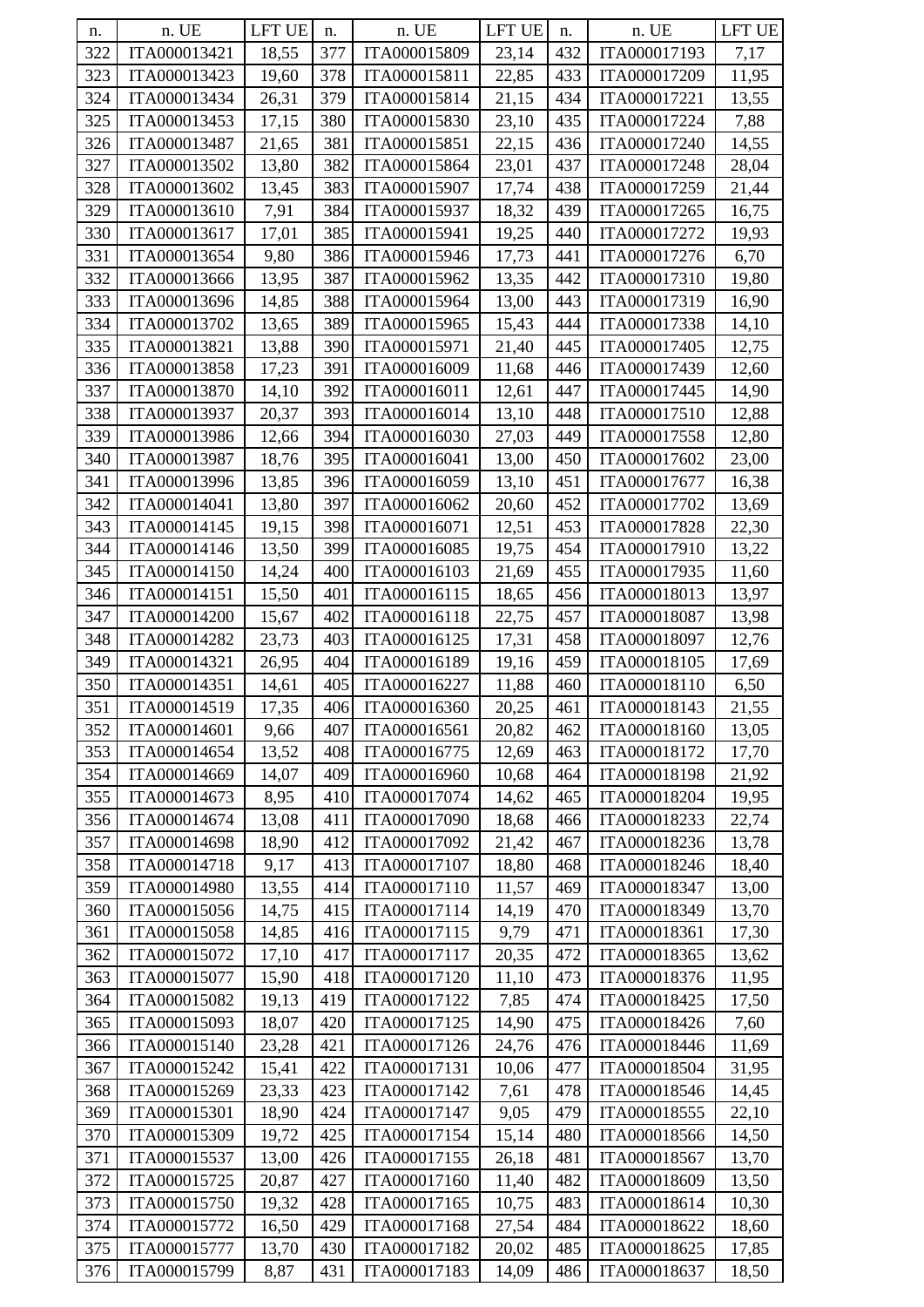| n.  | n. UE        | LFT UE | n.  | n. UE        | LFT UE | n.  | n. UE        | LFT UE |
|-----|--------------|--------|-----|--------------|--------|-----|--------------|--------|
| 487 | ITA000018652 | 14,95  | 542 | ITA000023547 | 13,17  | 597 | ITA000025054 | 14,10  |
| 488 | ITA000018683 | 18,39  | 543 | ITA000023552 | 13,77  | 598 | ITA000025097 | 23,23  |
| 489 | ITA000018710 | 14,92  | 544 | ITA000023554 | 13,69  | 599 | ITA000025159 | 27,70  |
| 490 | ITA000018722 | 13,19  | 545 | ITA000023568 | 18,85  | 600 | ITA000025165 | 12,85  |
| 491 | ITA000018735 | 29,23  | 546 | ITA000023569 | 22,47  | 601 | ITA000025192 | 14,64  |
| 492 | ITA000018754 | 29,81  | 547 | ITA000023608 | 19,57  | 602 | ITA000025201 | 28,10  |
| 493 | ITA000018790 | 14,00  | 548 | ITA000023628 | 13,60  | 603 | ITA000025204 | 14,45  |
| 494 | ITA000018832 | 26,12  | 549 | ITA000023677 | 26,28  | 604 | ITA000025218 | 26,56  |
| 495 | ITA000018855 | 19,75  | 550 | ITA000024550 | 13,15  | 605 | ITA000025219 | 16,96  |
| 496 | ITA000018868 | 13,85  | 551 | ITA000024553 | 4,88   | 606 | ITA000025220 | 9,54   |
| 497 | ITA000018870 | 22,70  | 552 | ITA000024556 | 22,22  | 607 | ITA000025222 | 14,73  |
| 498 | ITA000018891 | 13,65  | 553 | ITA000024557 | 11,08  | 608 | ITA000025223 | 11,50  |
| 499 | ITA000018906 | 20,6   | 554 | ITA000024568 | 28,06  | 609 | ITA000025224 | 15,05  |
| 500 | ITA000018927 | 14,03  | 555 | ITA000024570 | 14,89  | 610 | ITA000025234 | 15,03  |
| 501 | ITA000018997 | 14,57  | 556 | ITA000024574 | 25,90  | 611 | ITA000025255 | 23,90  |
| 502 | ITA000019002 | 22,00  | 557 | ITA000024592 | 21,46  | 612 | ITA000025271 | 27,72  |
| 503 | ITA000019003 |        | 558 | ITA000024614 |        | 613 | ITA000025340 |        |
| 504 |              | 22,30  | 559 | ITA000024630 | 21,10  | 614 | ITA000025350 | 16,12  |
|     | ITA000019026 | 27,52  |     |              | 14,36  |     |              | 13,86  |
| 505 | ITA000019047 | 16,29  | 560 | ITA000024648 | 28,15  | 615 | ITA000025354 | 21,78  |
| 506 | ITA000019058 | 14,92  | 561 | ITA000024663 | 24,80  | 616 | ITA000025356 | 19,37  |
| 507 | ITA000019076 | 19,74  | 562 | ITA000024684 | 17,62  | 617 | ITA000025462 | 14,45  |
| 508 | ITA000019109 | 19,59  | 563 | ITA000024685 | 25,90  | 618 | ITA000025490 | 29,26  |
| 509 | ITA000019128 | 14,06  | 564 | ITA000024692 | 14,46  | 619 | ITA000025526 | 13,22  |
| 510 | ITA000019146 | 28,10  | 565 | ITA000024698 | 7,74   | 620 | ITA000025541 | 14,75  |
| 511 | ITA000019175 | 14,52  | 566 | ITA000024712 | 21,25  | 621 | ITA000025602 | 12,71  |
| 512 | ITA000019185 | 27,05  | 567 | ITA000024713 | 28,45  | 622 | ITA000025626 | 19,96  |
| 513 | ITA000019213 | 16,79  | 568 | ITA000024726 | 25,52  | 623 | ITA000025639 | 19,47  |
| 514 | ITA000019246 | 17,70  | 569 | ITA000024730 | 12,64  | 624 | ITA000025641 | 22,50  |
| 515 | ITA000019285 | 13,05  | 570 | ITA000024788 | 29,20  | 625 | ITA000025644 | 10,27  |
| 516 | ITA000019303 | 21,42  | 571 | ITA000024817 | 23,01  | 626 | ITA000025657 | 21,00  |
| 517 | ITA000019355 | 18,90  | 572 | ITA000024819 | 14,82  | 627 | ITA000025664 | 22,00  |
| 518 | ITA000019359 | 13,93  | 573 | ITA000024821 | 13,23  | 628 | ITA000025676 | 14,65  |
| 519 | ITA000019449 | 16,23  | 574 | ITA000024827 | 13,20  | 629 | ITA000025687 | 14,72  |
| 520 | ITA000019487 | 20,40  | 575 | ITA000024829 | 28,45  | 630 | ITA000025935 | 12,65  |
| 521 | ITA000019523 | 13,53  | 576 | ITA000024830 | 14,33  | 631 | ITA000025955 | 29,30  |
| 522 | ITA000019582 | 15,78  | 577 | ITA000024837 | 30,92  | 632 | ITA000025962 | 19,56  |
| 523 | ITA000019717 | 20,00  | 578 | ITA000024847 | 20,75  | 633 | ITA000025971 | 28,86  |
| 524 | ITA000019722 | 18,75  | 579 | ITA000024868 | 19,07  | 634 | ITA000025992 | 16,12  |
| 525 | ITA000019830 | 22,02  | 580 | ITA000024873 | 13,46  | 635 | ITA000026025 | 16,12  |
| 526 | ITA000019871 | 23,62  | 581 | ITA000024874 | 28,45  | 636 | ITA000026054 | 14,49  |
| 527 | ITA000019885 | 11,21  | 582 | ITA000024877 | 19,80  | 637 | ITA000026064 | 27,72  |
| 528 | ITA000023188 | 19,30  | 583 | ITA000024891 | 25,97  | 638 | ITA000026094 | 22,50  |
| 529 | ITA000023221 | 20,40  | 584 | ITA000024911 | 13,18  | 639 | ITA000026095 | 22,50  |
| 530 | ITA000023226 | 14,80  | 585 | ITA000024915 | 11,25  | 640 | ITA000026111 | 21,51  |
| 531 | ITA000023259 | 13,57  | 586 | ITA000024918 | 16,10  | 641 | ITA000026120 | 17,96  |
| 532 | ITA000023296 | 24,94  | 587 | ITA000024920 | 11,26  | 642 | ITA000026138 | 21,80  |
| 533 | ITA000023442 | 16,25  | 588 | ITA000024930 | 28,45  | 643 | ITA000026149 | 29,98  |
| 534 | ITA000023443 | 24,85  | 589 | ITA000024935 | 24,52  | 644 | ITA000026154 | 27,72  |
| 535 | ITA000023454 | 14,66  | 590 | ITA000024967 | 19,80  | 645 | ITA000026163 | 19,93  |
| 536 | ITA000023457 | 26,80  | 591 | ITA000024997 | 29,35  | 646 | ITA000026164 | 21,36  |
| 537 | ITA000023464 | 14,15  | 592 | ITA000025003 | 28,45  | 647 | ITA000026177 | 26,36  |
| 538 | ITA000023478 | 14,02  | 593 | ITA000025004 | 22,86  | 648 | ITA000026199 | 27,70  |
| 539 | ITA000023480 | 29,30  | 594 | ITA000025020 | 26,90  | 649 | ITA000026227 | 7,40   |
| 540 | ITA000023534 | 14,90  | 595 | ITA000025032 | 23,02  | 650 | ITA000026250 | 16,01  |
| 541 | ITA000023543 | 14,90  | 596 | ITA000025044 | 13,15  | 651 | ITA000026293 | 19,30  |